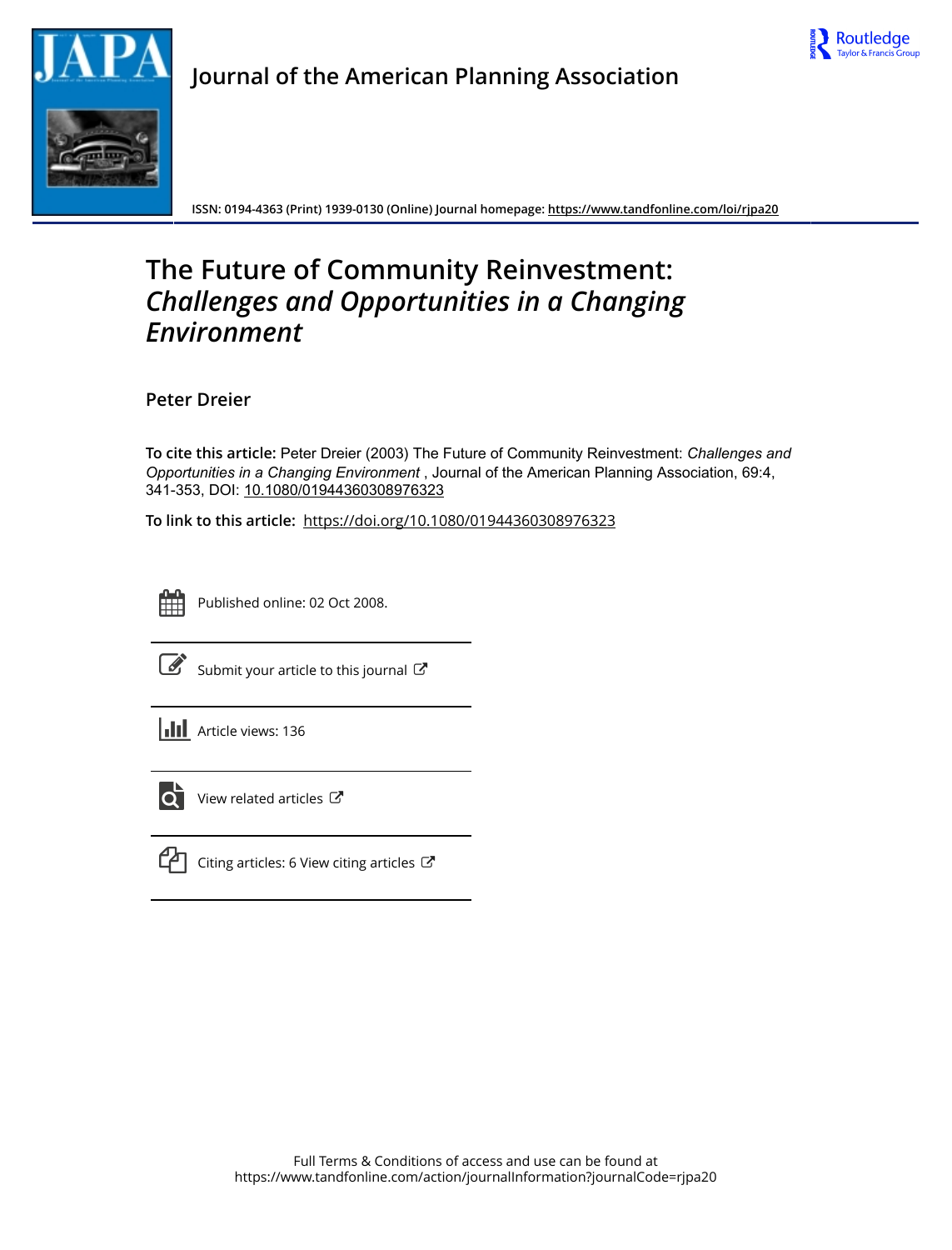

John Baeder's image, painted from a 1973 photo, shows an inner-city neighborhood in Pennsylvania. This was the kind of neighborhood that was severely affected by discriminatory banking practices before the advent of the community reinvestment movement discussed by Peter Dreier in this Longer View.

A photorealist known for his paintings of American diners, Baeder attended Auburn University in the 1950s and worked for New York ad agencies from 1960 to 1972. Since 1980 he has lived in Nashville, Tennessee. More of his work can be seen on his Web site at www.johnbaeder.com, and he is represented by O. K. Harris Works of Art in New York City.

Since Congress passed the Community Reinvestment Act in 1977 to combat mortgage discrimination (redlining) by banks, the law has resulted in more than \$1 trillion in private investment being channeled into urban neighborhoods. This article examines the history, current status, and future prospects of the community reinvestment movement. It explores the ingredients for its success as well as its limitations. It also explores how broad economic, political, and demographic trends—as well as changes in the finance services sector—will require the movement to adjust its strategies and coalition efforts if it is to continue to be effective.

**Dreier**is the E. P. Clapp Distinguished Professor of Politics and director of the Urban

# The Future of Community Reinvestment

*Challenges and Opportunities in a Changing Environment*

Peter Dreier

In the late 1980s, a Canadian newspaper journalist who specialized in<br>urban affairs took me on a tour of Toronto's neighborhoods. He took<br>me through wealthy areas and more run-down sections. I asked him to<br>show me the "wor n the late 1980s, a Canadian newspaper journalist who specialized in urban affairs took me on a tour of Toronto's neighborhoods. He took me through wealthy areas and more run-down sections. I asked him to entire city comparable to an American slum or ghetto. I asked my tour guide if banks in Canada practiced "redlining." A sophisticated man with decades of experience analyzing urban policy and politics, this journalist had never heard the word. I defined redlining and explained that it was a well-known, although controversial, practice in the United States. He look at me incredulously. "How can your government allow this to happen? Banks here simply couldn't get away with that. It wouldn't just be illegal. It would be unthinkable" (Anonymous, personal communication, 1987).

The community reinvestment movement emerged in the United States in the 1970s to address the reality of declining urban neighborhoods and persistent racial discrimination in housing and lending. In the wake of the Fair Housing Act (FHA) of 1968—a key victory of the 1960s civil rights movement—community reinvestment proponents sought to focus attention on the role lenders played in exacerbating urban neighborhood decline and racial segregation. Its first major victory, the Home Mortgage Disclosure Act (HMDA), was passed by Congress in 1975, followed by the Community Reinvestment Act (CRA) in 1977.

The movement then sought to enforce the law from the "bottom up." Under pressure from local community groups and national advocacy networks—and from some elected officials, bank regulators, and the media banks have responded with increased investment in previously underserved communities. Most large and medium-size banks have created "community reinvestment" divisions and forged partnerships with community-based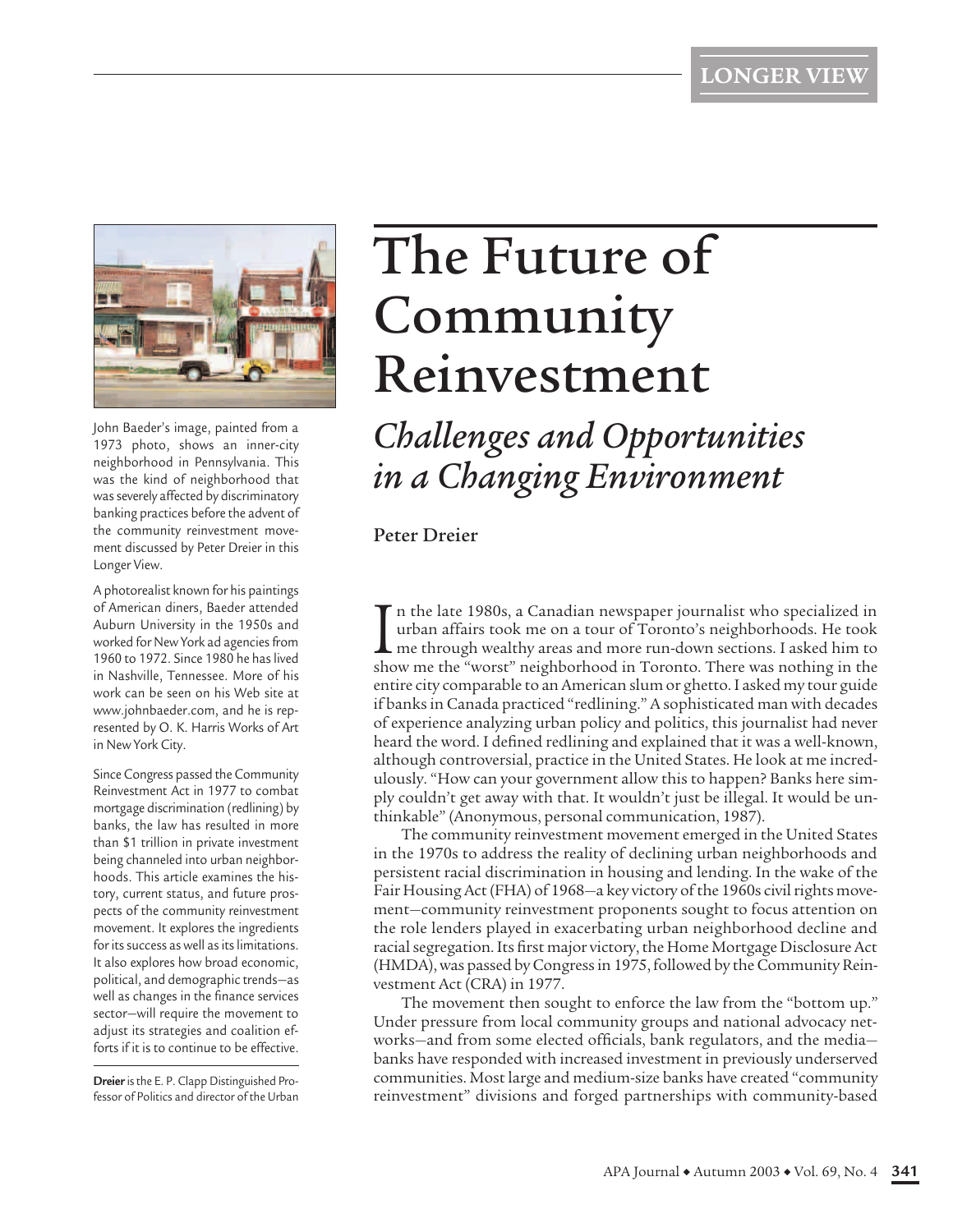and Environmental Policy Program at Occidental College. He is a co-author of *Place Matters: Metropolitics for the 21st Century*, *Regions That Work: How Cities and Suburbs Can Grow Together*, and the forthcoming book *The Next LA: The Struggle for a Liveable City.*

*Journal of the American Planning Association*, Vol. 69, No. 4, Autumn 2003. © American Planning Association, Chicago, IL.

organizations to increase mortgage loans and the financing of affordable housing development in these areas. The law has resulted in more than \$1 trillion in private investment being channeled into urban neighborhoods. The homeownership rate of Blacks and Hispanics has increased significantly since 1977, and the homeownership gap between Whites and racial minorities has narrowed (Harvard University Joint Center for Housing Studies, 2002a).

The movement has had to steer a difficult course. It has relied on community organizing as well as community development. It has engaged in confrontation and protest as well as collaboration and partnership. It is part of a grassroots activist crusade for social justice, but it is also part of the real estate and banking industries that care primarily about the bottom line. Much of its success is due to its ability to walk this tightrope.

Recently, a number of observers have heralded the "comeback" of American cities (Grogan & Porscio, 2000; Siegel, 2002). To the extent this is true, the community reinvestment movement can claim partial credit. But the political and economic forces shaping America's metropolitan economies today are much more powerful than the practices of the banking industry alone. The community reinvestment movement will need to broaden its horizons—and forge wider political coalitions—if it is to build on its achievements and have a significant impact on revitalizing declining urban neighborhoods in the future. This article reviews the history of the movement, describes some factors that have contributed to its success, and explores some emerging trends it will confront in the next decade as it seeks to sustain its effectiveness.

# **Historical Background**

#### *Disinvestment and Decline: The Transformation of Urban Areas*

The community reinvestment movement emerged at a time when America's older cities were in the midst of a dramatic transformation and, for the most part, decline. One haunting term seemed to capture this trend: *disinvestment*. The rush to the suburbs accelerated in the 1960s and 1970s. The older, Rustbelt cities were hemorrhaging jobs and people. Between 1960 and 1980, for example, Buffalo's population fell from 533,000 to 358,00, Cleveland's from 876,000 to 574,000, and St. Louis' from 750,000 to 453,000 (Downs, 1997). Where central cities lost population, suburbs gained population. In metropolitan areas where central cities gained population—primarily in the South, Southwest, and West—suburbs grew even faster.

Bluestone and Harrison (1982) popularized the term *deindustrialization* to reflect the wave of factory closings occurring throughout the Northeast and Midwest. Long-term residents witnessed the shutdown of large employers and the exodus of supermarkets, pharmacies, clothing stores, fiveand-ten-cent stores, and other retail services. Their neighborhoods were also losing an increasing part of their housing stock to abandonment and arson as homeowners and landlords moved out. Weed-filled vacant lots replaced homes.

The proportion of poor people living in cities grew, increasingly concentrated in ghetto neighborhoods. In 1970, the poverty rate for all central cities was 12.6%; by 1990 it was 19%, declining to 16% by 2000 (Dalaker, 2001; U.S. Census Bureau, 2000). In the 100 largest cities, the proportion of census tracts with at least 20% of their population in poverty increased from 27.3% in 1970 to 39.4% in 1990 (Kasarda, 1993).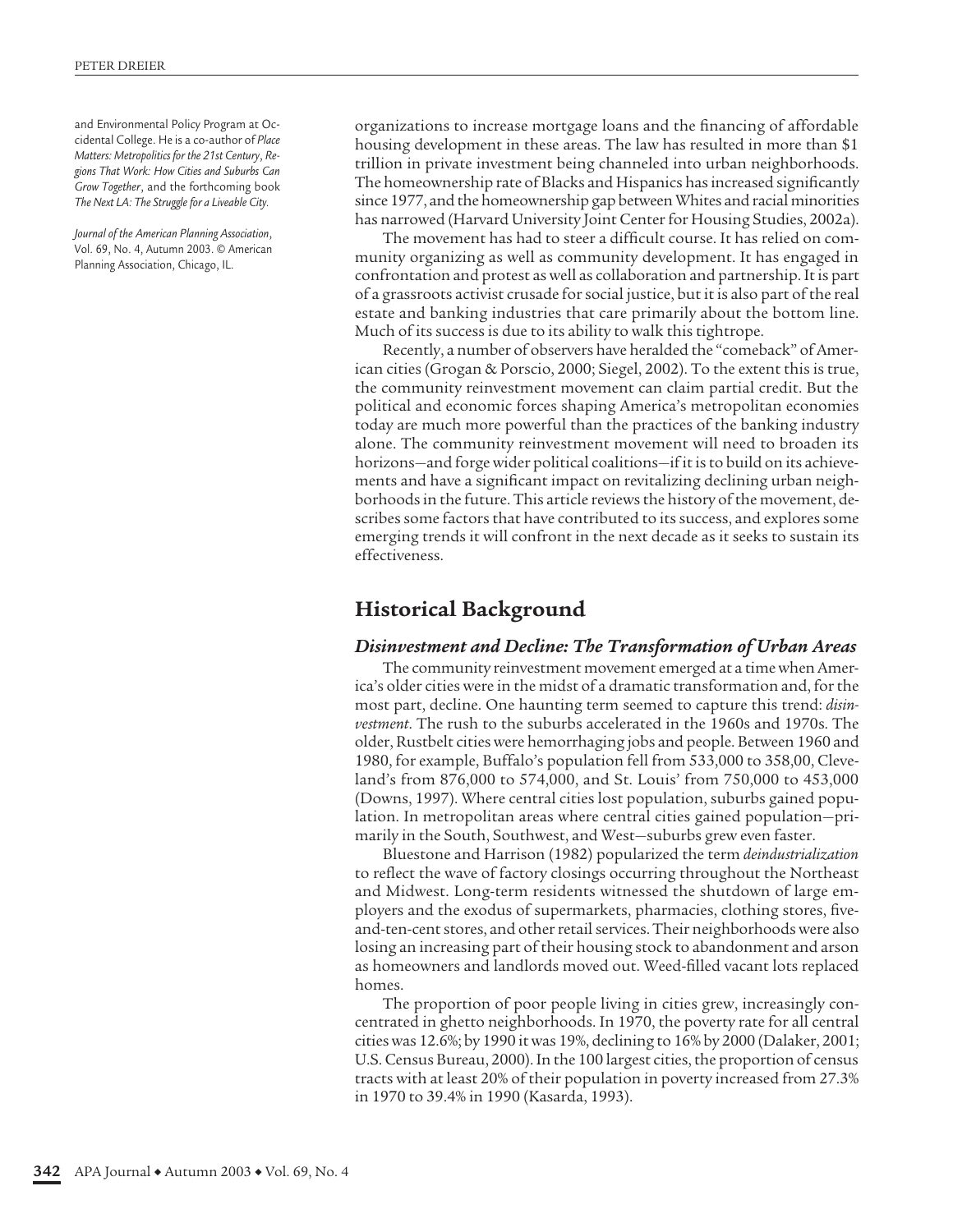The growing concentration of poor people in cities, the exodus of the middle class to the suburbs, and the disappearance of decent jobs in urban areas made it almost impossible for city governments to raise the revenues necessary to provide basic services. To avert fiscal collapse, many cities closed schools, hospitals, health centers, police stations, and fire stations. They laid off essential employees and reduced basic services such as maintaining parks, repairing roads, and enforcing housing and health codes. This fiscal straightjacket and decline of urban public services further intensified the exodus of middle-class residents and businesses. Federal government policies exacerbated city decline through urban renewal, highway building, tax policies that favored suburban homeowners, and defense spending that favored newer cities in the South and West (Dreier et al., 2001; Fishman, 2000; Mohl, 1993; O'Connor, 1999).

#### *Origins of the Community Reinvestment Movement*

The reality of decline crept up on residents of urban neighborhoods. In the 1970s, a family turned down for a mortgage loan was likely to assume that it did not meet the bank's underwriting standards rather than think that it (and its neighborhood) was a victim of discrimination. But a number of astute activists began to recognize that many long-term homeowners and small business owners—even those who were obviously credit worthy—were finding it increasingly difficult to obtain loans to fix up their homes or expand their businesses. Even neighborhood-based savings-and-loan institutions—created to promote homeownership—were rejecting mortgage applications from stable families who wished to purchase homes in areas that policy experts and journalists started calling "transitional" neighborhoods. The invisible hand of the market held a red pen.

Local activists and organizers—most prominently Gail Cincotta in Chicago—concluded that their neighborhoods were experiencing systematic disinvestment, not isolated lending decisions (Squires, 1992). Banks accepted deposits from neighborhood residents, but would loan money primarily to homebuyers in suburbs. Activists began efforts to convince banks to revise their perceptions and lending practices. Some of these efforts were simply educational campaigns to change the way bankers—often suburban residents with stereotyped images of city neighborhoods—viewed the areas. Other efforts involved consumer boycotts—"greenlining" campaigns—of neighborhood banks that refused to reinvest local depositors' money in their own backyards.

Most of these efforts ended in frustration. But some neighborhood groups achieved small victories, including agreements between banks and community organizations to provide loans or maintain branches in their neighborhoods. Eventually, activists across the country working on similar issues discovered one another and recognized their common agenda. From such localized efforts grew a national "community reinvestment" movement to address the problem of bank redlining (Fishbein, 1992; Schwartz, 1998; Squires, 1992).

#### *Key Legislation*

In response to grassroots pressure, Congress passed three key pieces of legislation—the Fair Housing Act (FHA) of 1968, the Home Mortgage Disclosure Act (HMDA) of 1975, and the Community Reinvestment Act (CRA) of 1977. The HMDA and CRA have provided critical support in the fight against redlining. Given the stakes, the legislative battles over these two bills were surprisingly low-profile affairs; they were enacted with little fanfare or public controversy.

The HMDA required all regulated lenders to make public the locations of their mortgage loans. (Later amendments strengthened the law to require information about income, race, gender, and location of all mortgage loan applicants, both rejected and approved). The HMDA provided systematic data to demonstrate the reality of redlining, making it difficult for the banking industry to argue that it did not engage in widespread discrimination. The CRA required lenders to meet the credit needs of the communities without regard to race, although it did not require them to make loans to applicants who did not satisfy basic underwriting standards. The CRA also required federal bank regulators to regularly evaluate each institution's CRA performance and to incorporate this evaluation when deciding whether to approve or reject an institution's application to expand its business activities or to purchase (or be purchased by) another bank.

### *Effects of Early Efforts*

Thanks to these laws and grassroots organizing, the entire community reinvestment climate has changed dramatically in the past few decades. Banks are now more proactive in working with community organizations to identify credit needs and create partnerships to meet them (Schwartz, 1998; Taub, 1988). Government regulators are more active in evaluating lenders' CRA performance and using regulatory incentives to ensure compliance.

The CRA had minimal impact at first but gained momentum in the 1980s, despite resistance from the Reagan and Bush administrations and their appointed federal bank regulators. But by the mid 1980s, local activities had coalesced into a significant national presence, thanks to the work of several national community organizing networks—ACORN, the Center for Community Change (CCC), the National Peoples Action/Na-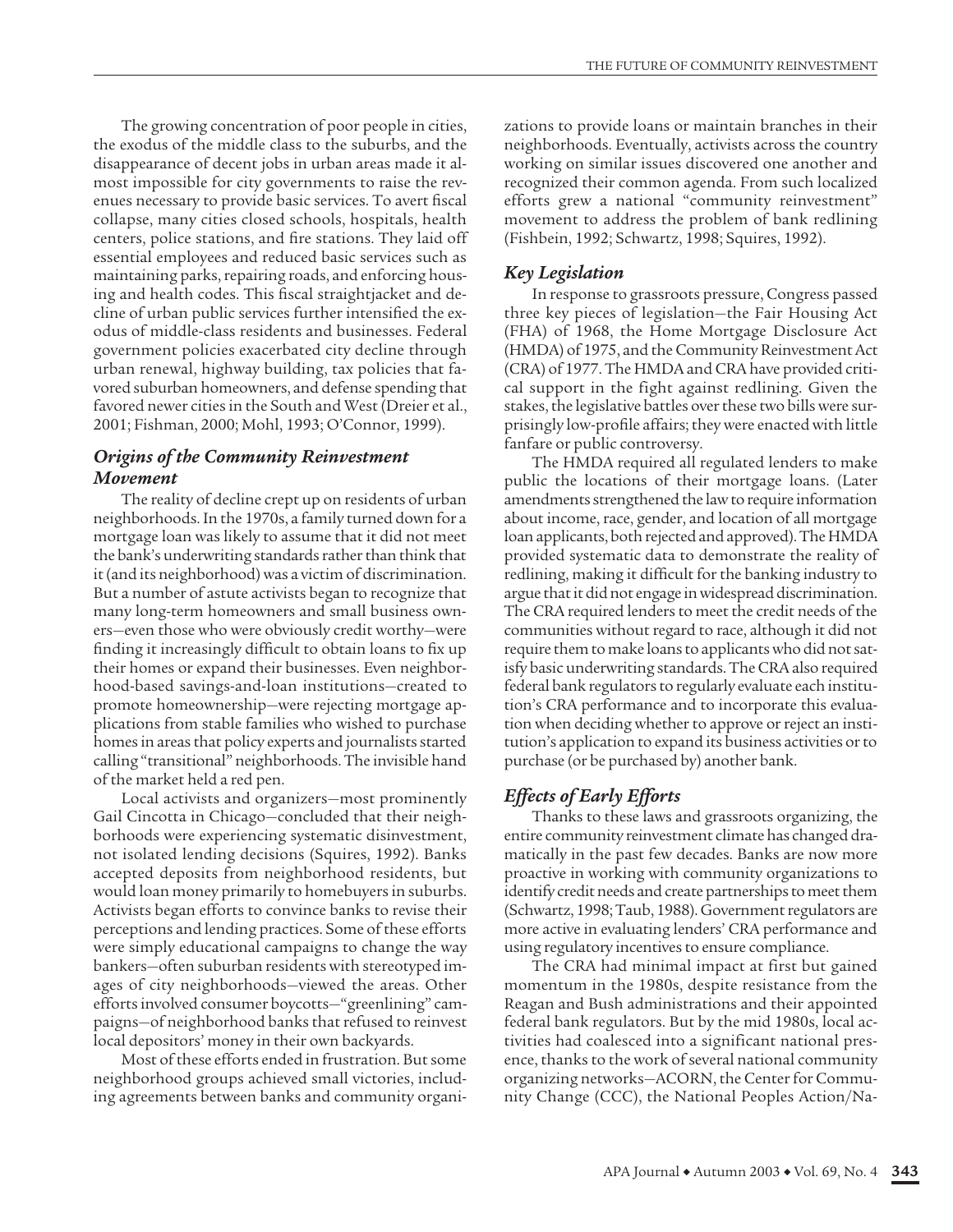tional Training and Information Center (NPA/NTIC), and Citizen Action, aided later by the National Community Reinvestment Coalition (NCRC). Even during the Bush years, the grassroots movement, with some Democratic Party allies in Congress, was able to use the savings-and-loan crisis as an opportunity to strengthen the CRA and HMDA.

The years of the Clinton administration saw stronger enforcement of these laws by federal bank regulators, the U.S. Department of Housing and Urban Development, and the Department of Justice. As a result, the movement was able to build on its earlier work to increase the number and magnitude of its partnerships with lenders. Indeed, a growing number of lenders began to view CRAoriented lending as a profit center. Due to pressure from the community reinvestment movement, many banks reluctantly increased their lending in minority and poor neighborhoods that had once been written off as beyond the point of no return. Lo and behold, these loans performed well. Racial stereotypes had blinded the banking industry to this untapped market.

# **Ingredients for Success**

The community reinvestment movement is probably the most successful example of grassroots community organizing since the mid 1970s. Of course, this is sort of like being the tallest building in Topeka; there's not much competition. There are thousands of community organizations in cities across the country, but many of them are not very effective. Many groups are able to "mobilize" protest action around immediate issues, but few are able to build strong organizations with genuine indigenous leadership that can sustain themselves over the long haul, overcome defeats, and build on victories (Dreier, 1996; Warren, 2001).

There are two major obstacles to successful community organizing. The first is that most neighborhood problems can't be solved at the neighborhood level. To be effective, community organizations must be able to influence corporate and government decision makers outside the boundaries of their neighborhoods. The second obstacle is that most community organizations lack the capacity to mobilize sufficient resources—such as core constituents, funders, external allies, and media attention—to challenge existing power arrangements. This means reaching out beyond neighborhoods, forging partnerships with allies, and learning when confrontation is called for and when negotiation and compromise are necessary. But success is not simply about winning victories on specific issues. It is also about giving people more confidence in themselves and in their neighbors. It is about helping people recognize that there are few easy victories.

Successful organizing gives people the inner strength to organize around difficult issues and to develop a vision of how things can be different. Religious institutions often play a key role in community organizing, in part because they provide the moral solidarity that helps participants transcend narrow concepts of self interest.

## *Seven Key Ingredients*

In light of this, it is worth examining seven key ingredients that contributed to the relative success of the community reinvestment movement, which expanded from an assortment of disparate local efforts to a truly national phenomenon. Community disinvestment was an issue that affected many people and was clearly linked to economic and social conditions in urban neighborhoods. The movement identified a clear problem (redlining), a clear target (banks), and a clear solution (reinvestment).

**1. The movement identified the "victims" of bank redlining practices as entire neighborhoods, not individual residents.** This is in significant contrast to the "fair housing" movement, which seeks to identify individual victims of housing discrimination by realtors and landlords and to gain redress through legal settlements with the victims (Saltzman, 1971). Organizing against redlining did not depend on finding specific individuals who were denied loans, which would have cut all others in the same neighborhood out of the potential constituency base.

By framing the problem this way, community organizers could use the social capital of these neighborhoods—networks of formal affiliations through churches and other groups and informal affiliations through friendships—to forge a sense of solidarity and common purpose (Saegert et al., 2001). Moreover, the movement was framed in terms of *place* as well as *race*. HMDA data clearly shows that Black and Hispanic applicants and neighborhoods are much more likely to be denied loans than White applicants and neighborhoods. But while redlining was clearly motivated by racial discrimination and stereotypes about urban neighborhoods and their residents, organizers were able to mobilize both Blacks and Whites to challenge banks' disinvestment.

**2. The movement devised a clear "solution" to the problem it had identified: Activists pressured banks to invest more money in specific urban neighborhoods.** By channeling mortgage credit this way, banks were improving the entire neighborhood—raising property values, improving the physical condition of the neighborhood—so that even people who did not directly receive CRA-inspired loans could feel that they were beneficiaries.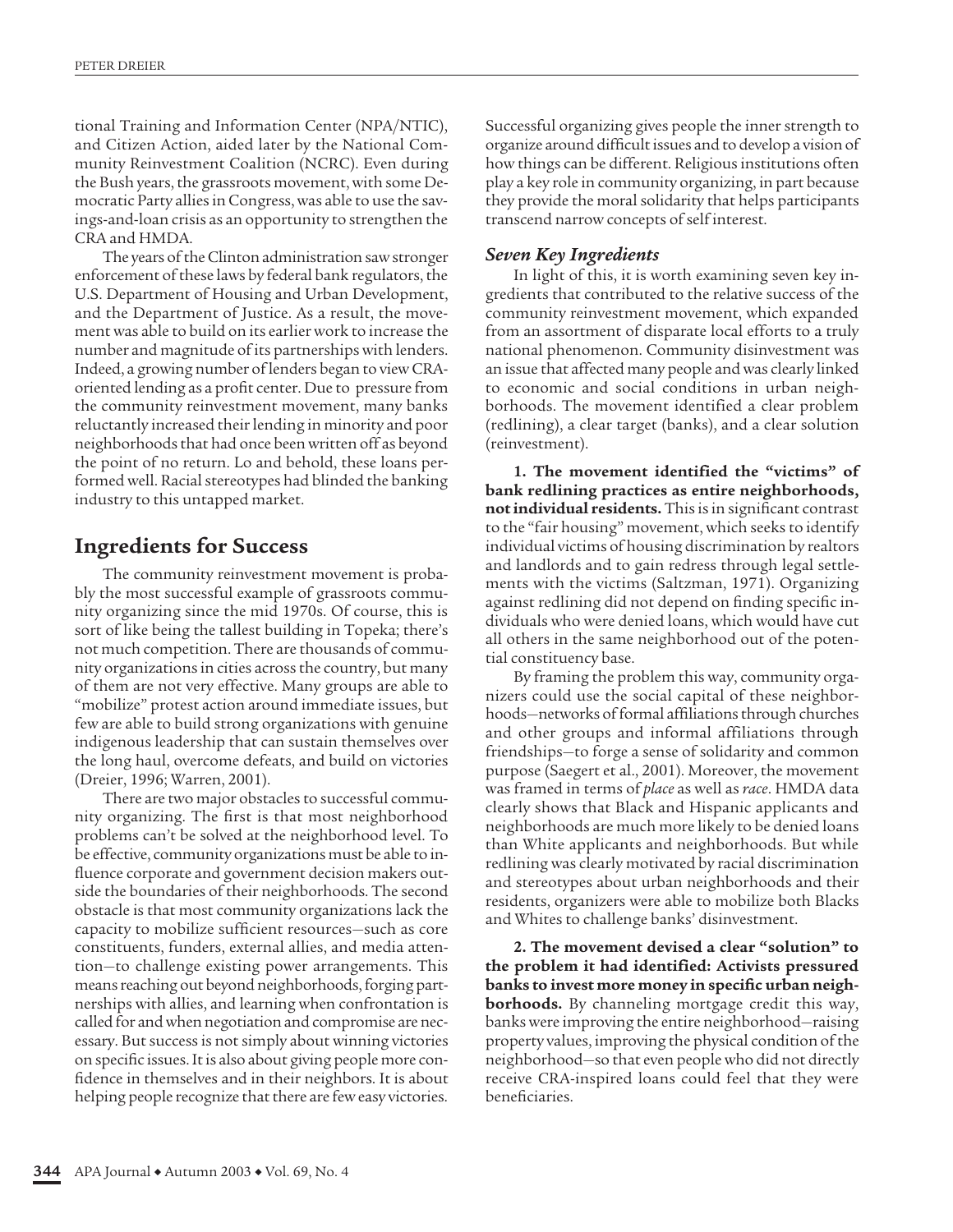Moreover, the beneficiaries were not only individual homebuyers and their neighbors, but specific organizations engaged in community development. The number of nonprofit community development corporations (CDCs) expanded dramatically; by the late 1980s, there were at least 2,000 CDCs, mostly in older urban neighborhoods (Ferguson & Dickens, 1999; Walker & Weinheimer, 1998). Under pressure to channel credit into redlined neighborhoods—and to co-opt protest from community organizing groups and win favor with regulators and politicians—banks forged partnerships with CDCs. For the most part, protest groups shook the money tree, and CDCs collected the rewards (Dreier, 1991; Traynor, 1993; Weir, 1999).

**3. Community reinvestment advocates made the "democratization of data" a key part of their overall strategy.** Community organizations are often at an informational disadvantage. Their adversaries claim to have superior or "expert" information. The HMDA enabled local groups to have access to much of the same data that banks and federal regulators had. It provided the data needed to analyze banks' lending patterns systematically for geographic and racial bias. The movement quickly learned how to take advantage of HMDA data and translate them into reports understandable to the general public and the media. Community groups formed alliances with university-based experts and consultants, who either authored reports on behalf of these groups or taught community organization staffers how to use the HMDA data.

After Bill Clinton was elected president in 1992, community groups persuaded HUD to make HDMA data even more accessible. Foundations put funds into efforts—such as The Right-to-Know Network $<sup>1</sup>$ —to help</sup> community groups learn how to use HMDA data, much of which are now available on-line.

**4. The community reinvestment movement marshaled external resources and political leverage by developing allies among public institutions and officials.** These allies included Congresspersons Joseph Kennedy of Massachusetts and Henry Gonzalez of Texas and Boston Mayor Ray Flynn, along with lawyers, the news media, foundations, bankers, and academics. Learning how to recruit these allies and external resources is an important aspect of effective organizing (McCarthy & Zald, 1977). In some cities, activists persuaded local governments to issue regular "report cards" on lenders, using HMDA data; in other cities, community groups sponsored these reports on their own.

The movement also cultivated reporters at major newspapers who could use the HMDA to produce multicolored maps and charts that seemed to prove the reality of redlining. By the late 1980s—particularly as journalists became more sophisticated in using computers and quantitative data—several major newspapers reported about redlining with some regularity. In fact, the *Atlanta Journal-Constitution* won a Pulitzer Prize for its l988 series "The Color of Money" (Dedman, 1988). An organization of investigative reporters even published a handbook, *Home Mortgage Lending: How to Detect Disparities* (McGinty, 2000). Community activists also learned how to develop strategic alliances with some bankers. Rather than paint the entire banking industry with the same brush, activists argued that the community reinvestment laws were needed to push "bad" banks (and reluctant regulators) to live up to their legal and moral commitments. They also were able to get some of the "good" banks to support their legislative goals to avoid being subject to public protests.

Within a decade after the CRA was enacted, many banks created separate "community reinvestment" divisions. These divisions were often staffed by "liberal" individuals who sympathized with the aims of the community reinvestment movement. Indeed, some of these individuals had themselves been community activists who were recruited by banks to serve as liaisons with community groups. They often became the movement's internal allies, providing activists with useful information and advice.

**5. The movement's organizing strategy gave residents a clear set of remedies at the national, state, and local levels that went beyond neighborhood organizing.** These remedies included local linked-deposit laws,<sup>2</sup> state linked-deposit and antiredlining laws, and, of course, the enactment (and then the strengthening and improved enforcement) of the federal HMDA and CRA. Consequently, groups could organize and achieve victories on several fronts. This allowed community organizations and coalitions to keep constituents "in motion" and to juggle a number of organizing campaigns simultaneously. It also permitted local groups to join forces on state- and federal-level campaigns.

For example, in Boston, after the Federal Reserve Bank and the Boston Redevelopment Authority had produced separate reports in 1987 that revealed widespread lending disparities, community groups forged a coalition to push for changes. They worked to get the city government to adopt a linked-deposit law, which requires the city to do an annual report card of banking practices in Boston and to prioritize where the city puts its own deposits based on banks' performance.<sup>3</sup> They pushed the state government to adopt a community reinvestment law (for state-chartered banks) and to create a "soft second" mortgage program for low-income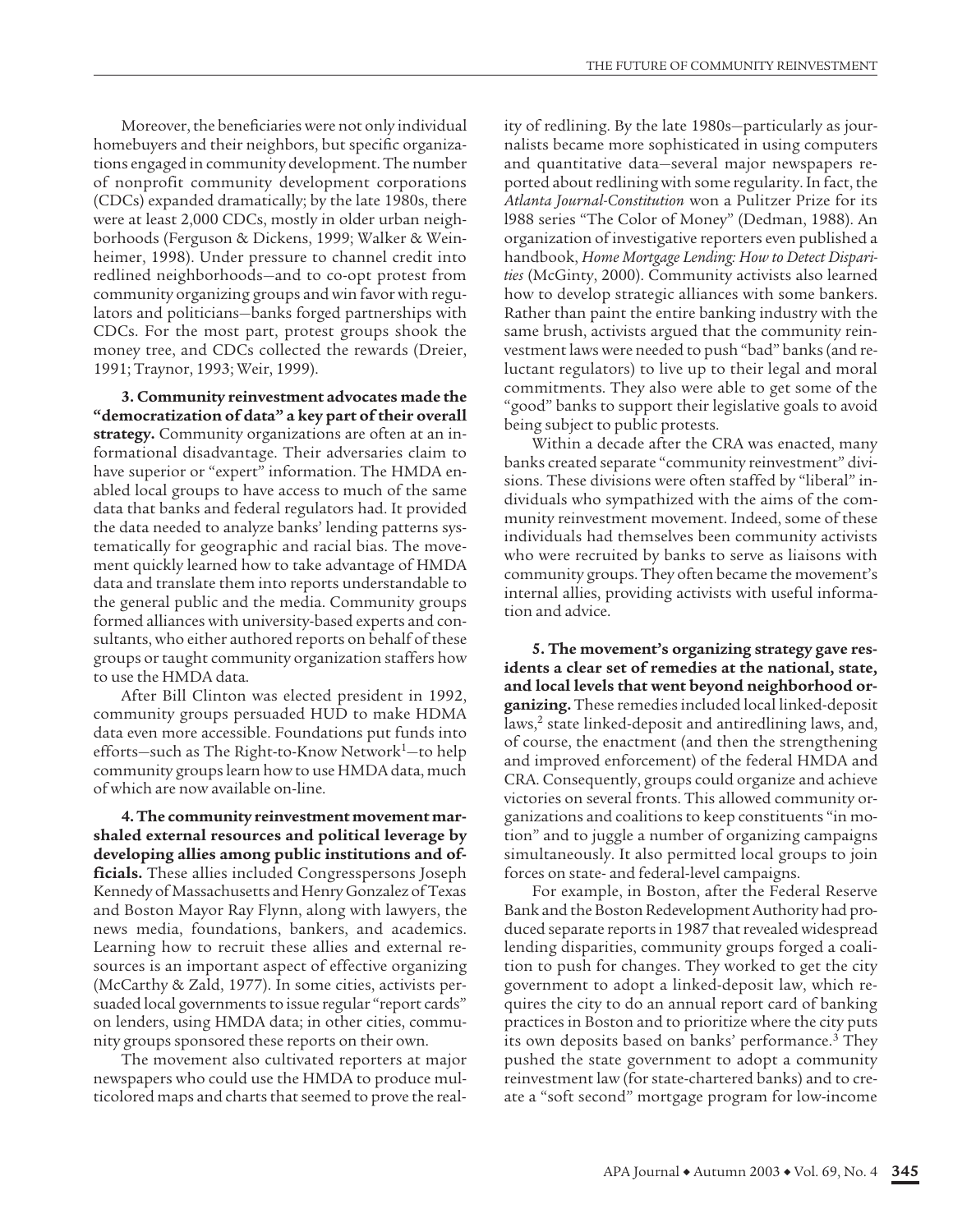homebuyers.<sup>4</sup> They pressured the Massachusetts Bankers Association and individual banks to create a consortium and to forge a community reinvestment agreement with specific targets for loans, new bank branches, and other services. Through the National Community Reinvestment Coalition, they worked with other groups to pressure Congress to strengthen the CRA and HMDA (Bradbury et al., 1989; Campen, 1992; Dreier, 1991).

**6. The CRA provided "organizing handles."** By requiring banks to meet community needs as a prerequisite for obtaining various approvals from federal bank regulators and by giving consumer and community groups the right to challenge these approvals, the CRA provided these groups with leverage to bring banks to the negotiating table. Regulators—often under pressure from Democratic Congress members from urban districts—often felt it was necessary to respond to community groups' CRA challenges, especially when they were backed up with empirical studies and press attention. Some Congress members held public hearings or pressured the regulators to do so, which provided community groups with public forums to air their grievances.

**7. Local groups working on the same issue were able to learn from one another.** This learning occurred through several national organizing networks and training centers, particularly National Peoples Action (NPA), ACORN, the Center for Community Change (CCC), and the National Community Reinvestment Coalition (NCRC), as well as the Woodstock Institute and Inner City Press. These networks provided groups with training and linked them together to make the federal government—legislators and regulators alike—more responsive to neighborhood credit needs. Through these networks, grassroots groups pressured Congress to strengthen both the CRA and HMDA several times in the late 1980s. These were dramatic legislative victories against overwhelming political odds. In 1990, 16 national organizations formed the National Community Reinvestment Coalition to strengthen the community reinvestment agenda. Within a decade, it had grown to include more than 800 local community groups and local public agencies from across the country.

These networks helped local groups significantly expand their capacity to identify redlining, work with local media, negotiate with lenders, persuade state and local governments to support their efforts through linked-deposit policies and public/private lending partnerships, and work with CDCs to take advantage of new lending products. They also learned how to develop leaders, stabilize membership and fundraising, and form coalitions with a variety of groups (including church-based organizations, civil rights groups, nonprofit developers, and

social service agencies) that often crossed boundaries of race, income, and neighborhood.

# **New Challenges, Obstacles, and Opportunities**

The community reinvestment movement has much to be proud of. Since 1977, CRA agreements alone have catalyzed more than \$1 trillion in bank lending and services. Even more importantly, many banks are now proactive in working with community organizations and making credit available in previously neglected neighborhoods (Hagg, 2000; Harvard University Joint Center for Housing Studies, 2002a; National Community Reinvestment Coalition, n.d.). Many urban social indicators improved during the second half of the 1990s, leading some analysts to herald "comeback cities" (Grogan & Proscio, 2000; Siegel, 2002). The 2000 census revealed that during the 1990s, some major cities like New York and Chicago reversed their long declines in population (Katz & Lang, 2003). In most cities, unemployment, poverty, and crime rates declined, while the homeownership rate increased, particularly among Blacks and Hispanics. This message is certainly preferable to the widespread stereotype that America's cities are cauldrons of social pathology that are beyond the point of no return.

But these trends are neither inevitable nor very robust. They stem largely from an unprecedented national economic expansion, reinforced by national policies that reduced unemployment, spurred productivity, lifted up the working poor, and targeted private investment to low-income urban areas (Berube & Foreman, 2001; Freeman, 2001). As the nation's economy drifted downward from 2000 through 2002, the urban revival came to a halt. In reality, the economic dynamism of cities coexists with the persistence of racial segregation (Glaeser & Vigdor, 2001), the growing concentration of poverty in central cities (and now inner suburbs), and the growing *economic* separation between the poor and the affluent (Dreier et al., 2001).5

### *Challenges for the Future*

As the movement enters the 21st century, it confronts new challenges and opportunities. Ongoing changes in the metropolitan landscape, the political environment, and the banking industry will require the movement to make further adjustments. The discussion that follows briefly outlines some of the forces that pose challenges for the movement's future.

**Many "urban" problems now confront older suburbs as well.** The problem of bank redlining and private-sector disinvestment is no longer confined to innercity neighborhoods. The movement needs to address the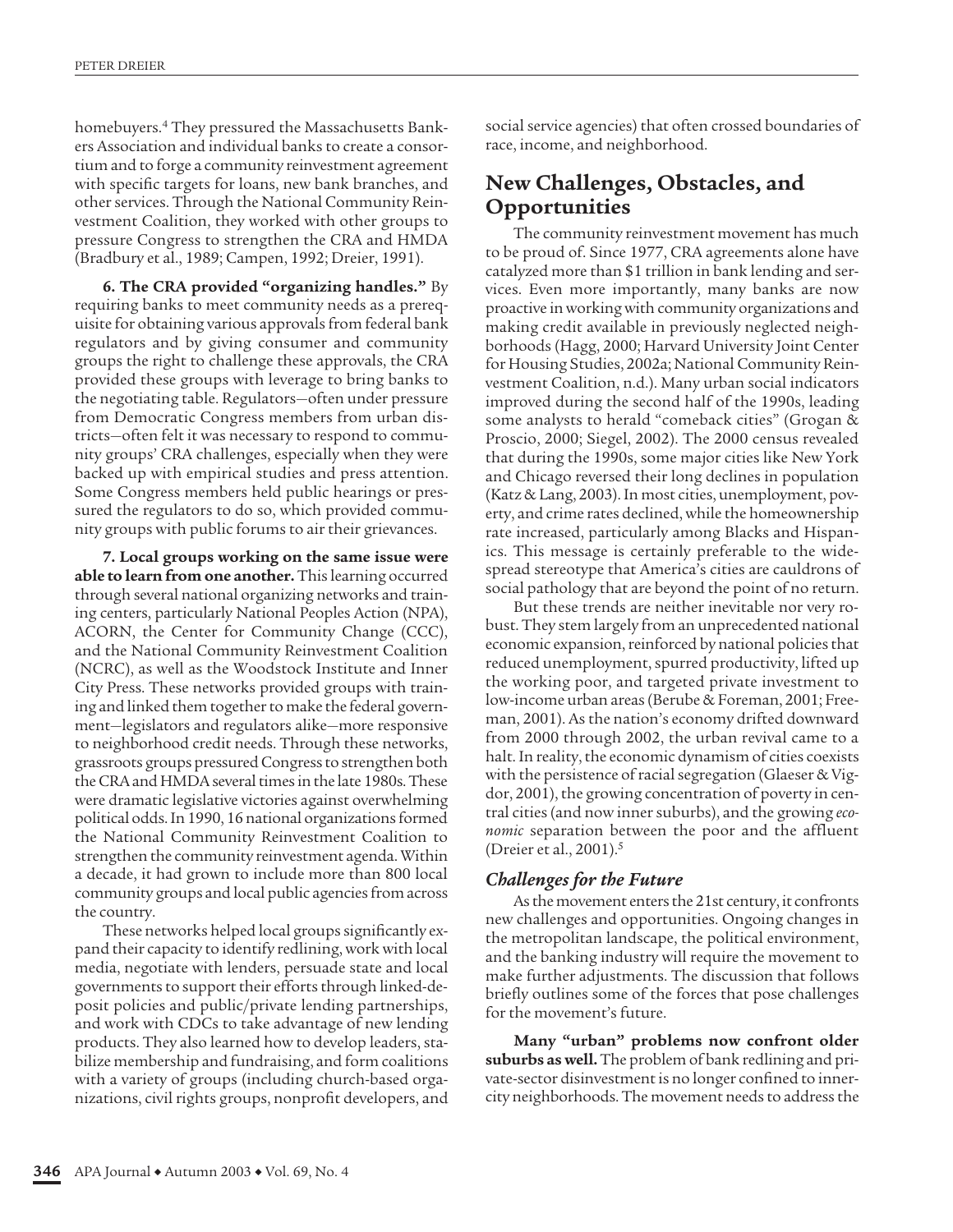problems of older and declining suburbs, which are also starved for credit. The first wave of inner, working-class suburbs has long since been built out, their populations have aged, and their residents' incomes have stagnated since the early 1970s. Many older suburbs have even fewer institutional resources than do central cities to respond to the problems that have crept up on them.

A study of 554 suburbs nationwide found the popular image of suburban prosperity to be a myth. Using a suburb's median family income compared with the regional median as a measure of prosperity, Lucy and Phillips (2000) found that 20% of the suburbs declined faster than their central cities between 1960 and 1990. The process of suburban decline sped up after 1980, when almost one third of the suburbs fared worse than their central cities. Between 1980 and 1990, over half (57%) of the suburbs lost population. This trend continued in the 1990s. The number of poor people living within metropolitan areas, but outside the central cities, held steady during this decade, even as the number of central-city poor declined. (The poverty population also dropped in nonmetropolitan areas.) In a relative sense, poverty became more suburban (Proctor & Dalaker, 2002).

Rich suburbs have prospered while middle-income and poor suburbs have declined. As a result, the degree of income polarization among suburbs has increased rapidly. Just as the gap between rich and poor widened at the individual level, it widened tremendously between suburban places. The number of solid middle-income suburbs fell 40%, and the average ratio between the highest- and lowest-income suburbs increased from 2.1:1 in 1960 to 3.4:1 in 1990 (Lucy & Phillips, 2000, pp. 170–177).

This decline most affected suburbs that were built between 1945 and 1970. When these suburbs go downhill, they usually do so rapidly. Much of the housing in each of these suburbs was built about the same time. After 25 years, major systems such as roofs and furnaces need to be replaced. For those with enough money, it makes more economic sense to purchase a new home on the suburban fringe than to rehabilitate and expand an older tract home. As Lucy and Phillips (2000) note, exurbanization is to the postwar suburbs what suburbanization was to central cities: It sucks the life out of older suburbs by siphoning off the most prosperous households.

Bank redlining is partly responsible for suburban sprawl. By denying loans to middle-income households who may have wished to remain in central cities, banks accelerated the exodus to the older suburbs. More recently, redlining of older suburbs may be partly responsible for the exodus to exurbia. But bank redlining is not primarily responsible for the shortage of affordable housing in better-off suburbs—a major cause of racial and economic segregation. Exclusionary municipal ("snob") zoning laws, along with the unwillingness of state and federal governments to challenge local zoning autonomy, play an important part in limiting housing opportunities in many suburban jurisdictions (Dreier et al., 2001). This is an issue the movement needs to address.

**The racial and ethnic composition of the U.S. and its metropolitan areas is more complex and diverse.** The community reinvestment movement was founded on the paradigm of urban areas populated by Blacks and Whites. But as Frey (2001), Frey and Geverdt (1998), Harris (1999), and others have noted, the demographic trajectories of our major metropolitan areas are no longer dominated by the dynamic of Whites fleeing to the suburbs as central cities become increasingly populated by Blacks. Although most large central cities, such as New York and Los Angeles, are becoming less White, they are also becoming less Black, as African Americans suburbanize and as immigrants and their children take the place of the native born. Most suburbs are also becoming more heterogeneous in racial and ethnic terms. The number of "melting pot suburbs" is growing.

While Blacks continue to lag behind Whites in access to mortgage loans and homeownership rates, the growing Hispanic population in metropolitan areas requires a new approach. There are significant gaps between Whites and Hispanics in levels of residential segregation, suburbanization rates, the homeownership rate, and mortgage loans (as revealed in HMDA data). In the future, the community reinvestment movement will need to incorporate Hispanic organizations into a broader coalition (Browning et al., 2003; Jones-Correa, 2001; Wilson, 1999).

**Racial discrimination in housing and lending is generally more subtle and less overt than it was several decades ago**. Nevertheless, there is considerable documentation that landlords, real estate agents, appraisers, and lenders today treat Whites differently than they treat Blacks and Hispanics, even when income is factored in (Turner & Skidmore, 1999; Yinger, 2001). Public opinion polls consistently show that White Americans are more supportive of racial integration with Blacks in neighborhoods and schools than they were 25 or 40 years ago.<sup>6</sup> The real estate and banking industries have responded to "testing" and to HMDA-based reports with a variety of efforts to educate their member institutions and professionals to avoid the most blatant forms of discrimination that are obvious to consumers.

But it is difficult to mobilize around more subtle forms of racial discrimination or institutional practices that result in racially disparate outcomes, but which appear on the surface to be racially "neutral" in intent or procedure. It may be possible that *intentional* discrimination has been reduced over the past few decades. But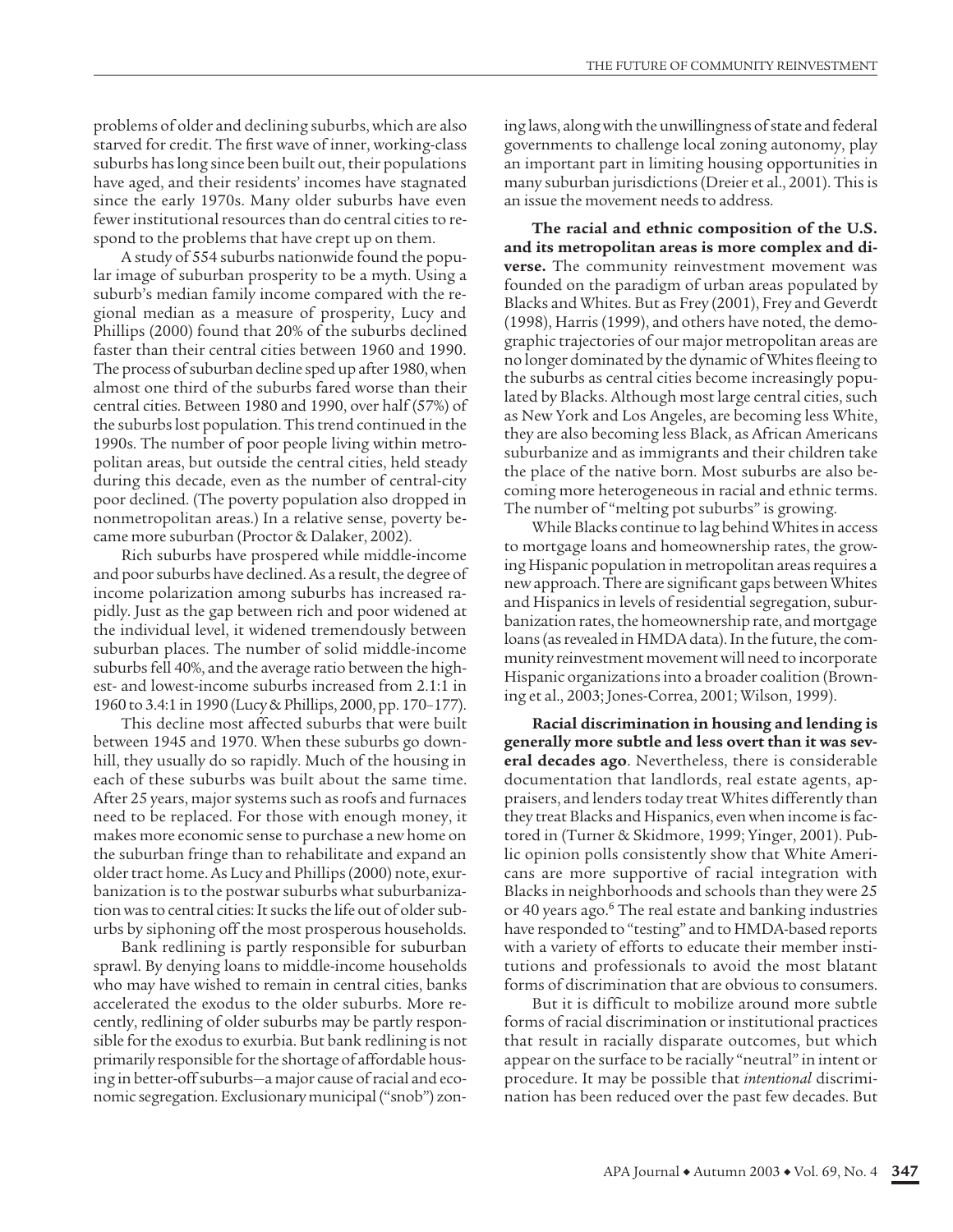what may remain are more covert, *institutional* forms. A good example is the recent debate over issues of "credit worthiness." Lenders now argue that underwriting standards that consider an applicant's credit history are a necessary part of any review process. It is well known that Whites are more likely to have financial assets and less likely to have poor credit records than Blacks and Hispanics with comparable incomes (Conley, 1999; Oliver & Shapiro, 1995). These realities are primarily a consequence of past racial discrimination. Thus, Blacks and Hispanics have inherited a disadvantage, which means the playing field for obtaining a mortgage (or property insurance) is not level, even if lenders and insurers treat applicants in a "color blind" fashion (Bradford, 2002; Harvard University Joint Center for Housing Studies, 2002b; Huck, 2001; Turner et al., 2002).

Banks claim that even if their loan-processing reviews result in racial disparities in *outcomes*, this is not evidence of racial discrimination. Studies based on HMDA data alone cannot account for credit worthiness. Studies that "control for" credit worthiness—such as the Boston Federal Reserve report—rely on data that only lenders can access (Munnell et al., 1996). Similarly, the accelerating decline in bank branches and the increase in the use of ATMs and on-line banking only *appear* racially neutral. Because of the "digital divide," poor and minority households are less likely to have computers. As a result, their neighborhoods are even more likely now than before to be served by pawnbrokers, check-cashing stores, predatory lenders, and other forms of "fringe banking" (Caskey, 1994).

**The emphasis on homeownership creates dilemmas.** The community reinvestment movement has been premised on the expansion of homeownership. The HMDA, for example, focuses primarily on home purchase and improvement loans, though it also covers multifamily residence loans. Much of the evidence used to justify the CRA is the wide gulf in homeownership rates among racial groups and among neighborhoods, a gulf which is viewed as an indicator of a "credit gap" and of racial discrimination. Although the homeownership gap between White households and minority (Black and Hispanic) households remains wide (even when household income is considered), it has narrowed, due in part to the movement, stronger enforcement of federal antiredlining laws, and increased efforts by lenders (as well as Fannie Mae and Freddie Mac) to reach minority and immigrant consumers (Williams et al., 2001). Moderate interest rates, relatively stable home prices, and employment growth have also contributed to this trend.

But aggregate figures can be misleading. Compared with the early 1980s, the homeownership rate in the late

1990s for all age cohorts under 55 had actually *declined*. For example, the homeownership rate for the 30–34 age group was 62.4% in 1978 and 53.6% in 1998 (Evanoff & Segal, 1996; Savage, 1999; Segal & Sullivan, 1998; Uchitelle, 1999; U.S. Census Bureau, 1999; Wolff, 2000). Moreover, many families who have managed to become homeowners are on shaky ground. In late 1999, according to the Federal Reserve's Survey of Consumer Finance, American households, particularly those with incomes under \$50,000, had an unprecedented level of debt, including mortgage debt (Earnest, 2000).

Pressure from community activists can push banks (as well as secondary mortgage market institutions and home insurers) to revise underwriting standards in order to make previously marginal households credit worthy. But surely there are limits to the financial ability of many low-income households to afford homeownership—or the willingness of low-income families to sink all their resources into a house in a neighborhood that may not appreciate in value at the same rate as other neighborhoods (Retsinas & Belsky, 2002; Rosenthal, 2001).

The community reinvestment movement needs to address these concerns. One obvious goal is to level the playing field in terms of the federal government's housing subsidies. The vast majority of federal housing assistance comes in the form of tax breaks for homeownership, and the overwhelming proportion of those subsidies go to better-off families living in relatively expensive homes (Dreier,1997, in press). One step in this direction would be revising the nation's tax laws to provide subsidies to help low- and moderate-income families become homeowners, perhaps in the form of a tax credit similar to the Earned Income Tax Credit (Green & Reschovsky, 2001; Retsinas, 1999). Pushing the lending industry and the secondary mortgage market institutions to encourage diverse forms of homeownership would be another vehicle for increasing homeownership and housing security for those whom the current system does not serve well. One such form is limited-equity cooperatives,7 a type of resident ownership that is widespread in Canada and Europe, but not in the U.S., due in part to the reluctance of lending institutions to provide financing for this form of homeownership.

**The financial services industry is much more consolidated and concentrated.** When the community reinvestment movement began in the 1970s, its primary targets were neighborhood savings-and-loan (S&L) institutions, which had been created to make homeownership loans. Depositors were primarily individuals and businesses who lived and operated in the surrounding area. Although some S&Ls were quite large, most were sufficiently small that people in these neighborhoods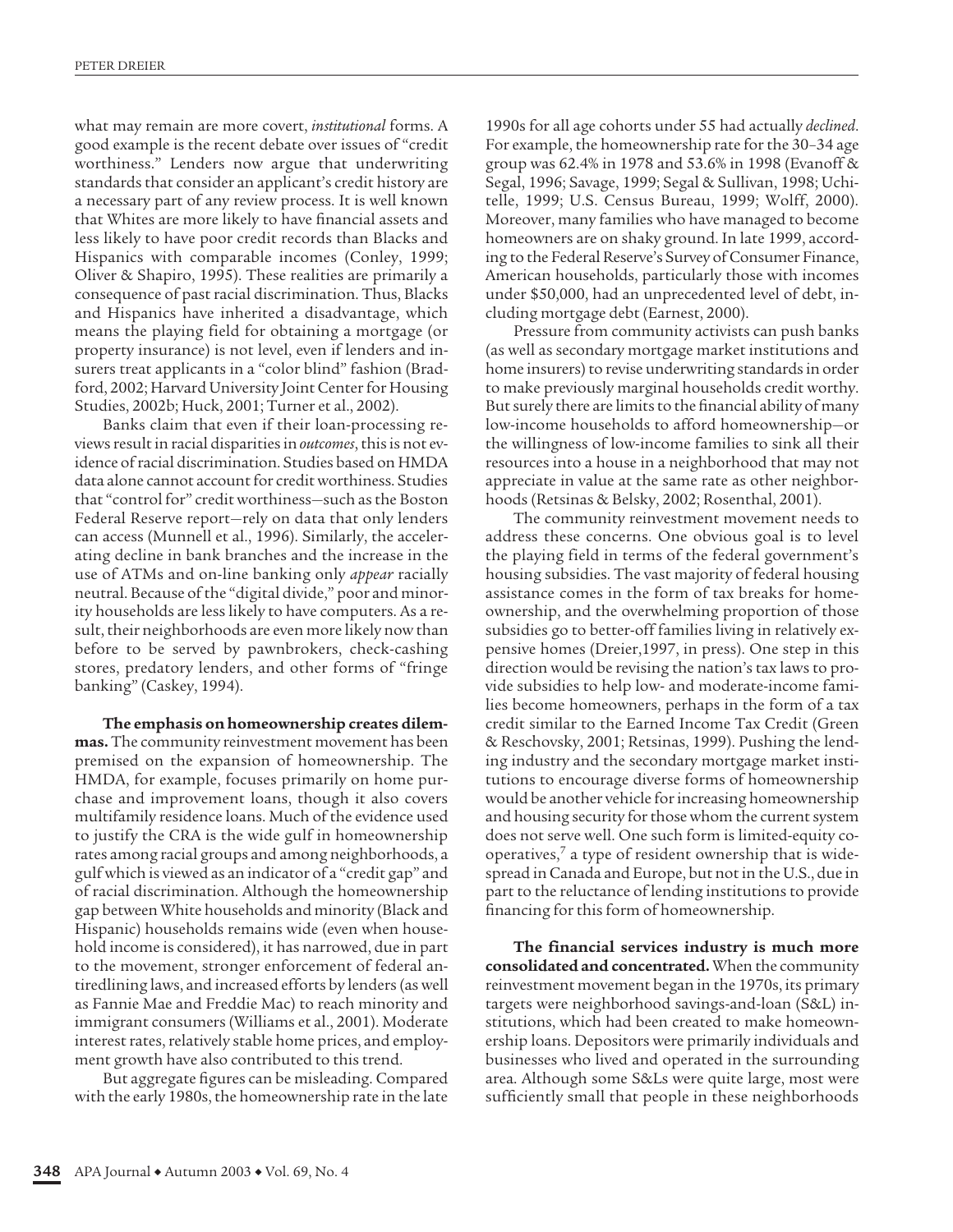considered them part of the community. When local residents began to understand that S&Ls were engaged in redlining, they viewed it as a breach of faith. More importantly, because depositors came disproportionately from the surrounding area, the activists had convenient organizing "handles" to bring these institutions to the negotiating table.

The CRA states that banks have a duty to the communities from which they draw their deposits. However, the structure of the industry has changed in the past two decades. By the early 1990s, the neighborhood S&L was virtually a thing of the past. At the same time, large local banks bought out smaller banks and regional banks gobbled up local lending institutions. Between 1975 and 1997, the number of banking institutions had declined by 40% as a result of failures, consolidations, and the relaxation of laws limiting interstate banking (Harvard University Joint Center for Housing Studies, 2002a, p. 14). Then, after heavy lobbying from banking and insurance industries, the Financial Modernization Act of 1999 tore down the 70-year-old legal firewalls between commercial banks and other financial services companies such as insurance providers and investment banks.

The restructuring of the mortgage industry has also had a significant impact. Private mortgage companies, which are currently *not* covered by the CRA, are making an increasing proportion of mortgage loans. In 1980, these mortgage companies and other nonregulated lenders (in contrast to banks and S&Ls) accounted for 29% of all mortgage loans on one-to-four-unit buildings; by 1997, they accounted for 56% (Harvard University Joint Center for Housing Studies, 2002a, p. 13). For example, in Boston in 1990, banks had roughly 80% of the market share of mortgage loans; by 2000, private mortgage companies had 70% (T. Callahan, personal communication, April 19, 2002; Campen, 2001; Grillo, 2002). As a result, "CRA's impact may be waning" (Harvard University Joint Center for Housing Studies, 2002a, p. v).

The 21st century will certainly see a growing concentration of power among a smaller number of financial services conglomerates. A major problem for community groups will be their capacity to organize "up to scale." Only groups that have a national base (such as ACORN) or are part of the national network (such as the NCRC, CCC, and NTIC) will have any reasonable chance to challenge the financial services giants.

This concern is not unique to the community reinvestment movement. Labor unions, environmental groups, and others have increasingly confronted the reality of unregulated trade and economic globalization. Not only do many financial services firms operate globally, they provide the capital for other companies to expand investments around the world, often to take advantage of cheap labor, lax environmental regulations, and a union-free workforce. Indeed, U.S. banks are financing the flight of American jobs and the expansion of sweatshop conditions overseas or in low-wage parts of the United States. In many cases, they use the deposits of American working families, including their pension funds, to do so. But none of these activities are currently within the scope of the CRA.

Unless the movement is able to address these economic and political realities—in part by joining forces with labor unions and environmental groups—the new world of lending will increasingly be beyond their reach. The past decade has witnessed a growing willingness on the part of organized labor to forge coalitions with community groups, such as the living wage crusades in dozens of cities around the country. Labor unions have been noticeably absent from all but a handful of community reinvestment campaigns, but unions are beginning to work in alliance with affordable housing groups to address the housing concerns of the nation's working families (Dreier, 2000a, 2000b; Dreier & Candaele, 2002). It makes sense for community reinvestment advocates to forge alliances with unions, whose members live in low-income and working-class neighborhoods, central cities, and inner-ring suburbs, subject to the redlining practices of lending institutions.

**The political environment is likely to shift away from support for community reinvestment unless a broad coalition can forge a counterweight to the financial services industry lobby and to domination of suburban districts in Congress.** In the 1970s, cities still had a significant voice in Congress and were able to partially stem or mitigate any backlash. This is no longer true. Congress is now dominated by members from suburban districts, a reflection of both demographic changes and congressional gerrymandering which has increasingly isolated urban voters into a smaller and smaller number of "safe" seats dominated by liberal (increasingly minority) Democrats (Dreier et al., 2001; From, 1999; Gainsborough, 2001; Nardulli et al., 1996; Sauerzopf & Swanstrom, 1999; Schneider, 1992; Teixeira & Rogers 2000; Wolman & Marckini, 1998). If Democrats regain a majority in the House of Representatives, many of these liberal Democrats from urban districts will become chairs of key committees and subcommittees, but they will be operating in an environment requiring cooperation and compromise with suburban Democrats, many of them from "swing" districts where their electoral victory margins are relatively narrow. This same dynamic is increasingly true in state governments as well (Weir, 1996). Any effort to address urban problems will require forging a political coalition with elements of the subur-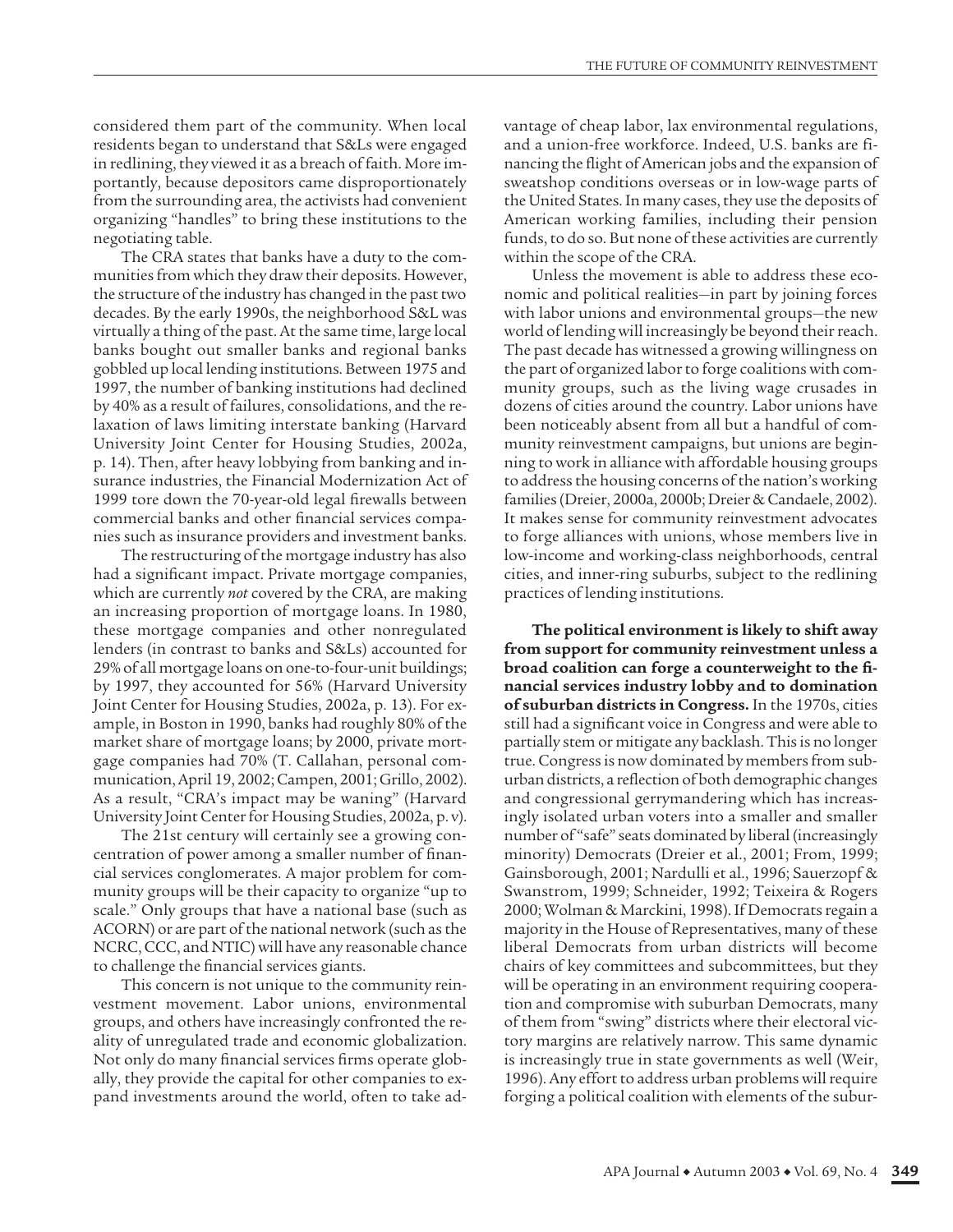ban electorate, especially inner-ring suburbs that increasingly face the "urban" problems of disinvestment and decline. The community reinvestment movement needs to build bridges across city lines, particularly in those inner-suburban swing districts.

The Financial Services Modernization Act of 1999, which rolled back some CRA provisions, was a clear indication that while the banking industry has learned to live with the CRA, it would still prefer to operate with fewer regulations. Banks have often touted their CRA agreements to improve their public relations and to win approvals from regulators, but CRA commitments are often vague, difficult to monitor, and difficult to enforce. With a few exceptions, grassroots community groups lack the capacity to monitor these agreements.

In all likelihood, the political influence of the increasingly concentrated financial services industry is likely to grow. Banks and insurance companies have long been among the more generous contributors to political campaigns, spreading their largesse to both political parties. Despite the passage in 2002 of the Bipartisan Campaign Reform Act, business and industry groups will continue to have an overwhelming advantage in gaining influence with elected officials.

Despite a decline in membership during the past 25 years, organized labor remains the strongest liberal/progressive political force in the country—one with the capacity to mobilize voters, influence the outcome of elections (especially in swing districts), and influence legislation. In recent years, the labor movement, under the new leadership of AFL-CIO President John Sweeney, has pledged to expand union organizing, and union membership has increased modestly. Recognizing their own political limitations, unions have also increasingly reached out to religious, community, and environmental organizations—in campaigns for local living wages and in efforts to put limits on unregulated trade. The labor movement's future—among nonunionized employees in the service and light manufacturing sectors—is concentrated in cities and inner-ring suburbs. Unions face their own version of economic redlining: the runaway company, financed by large-scale lenders. There is an obvious natural affinity between community organizations that seek to improve urban neighborhoods and labor unions that represent and seek to expand their membership among low- and moderate-income workers.

# **We Need a Progressive Agenda**

According to Squires and O'Connor (2001), the community reinvestment movement is part of the struggle to make access to capital more democratic. The next phase of this struggle will be the battle over some new

version of the federal Community Reinvestment Modernization Act of 2001, which failed to pass Congress. Sponsored by Democratic Representatives Tom Barrett from Milwaukee and Luis Gutierrez from Chicago, the bill would have extended CRA or CRA-like provisions to all mortgage lenders, insurers, and investment companies; established HMDA-like disclosure requirements for the property insurance industry; and revised those sections of the Financial Services Modernization Act of 1999 that weakened CRA.

In reality, no legislation as bold as the Barrett-Gutierrez bill is likely to make much headway without being part of a much broader progressive agenda. The "struggle to democratize access to capital" has many fronts. These include efforts to give employees a greater voice in their workplaces and the investment of their pension funds and to promote full employment at decent wages. They also include shifting our nation's public and private investment—and scientific talent—away from military spending and toward civilian needs, especially in our urban areas. They include limiting the influence of "big money" on our elections and political system. They include increasing the nation's investment in *human capital*, including schools, health care, and child care.

During the past 25 years, progressive community and union activists have forged alliances and had many successes in local politics. As a result, cities can put pressure on banks to stop redlining and force landlords to fix up slum buildings and stop rent gouging. These activist politicians can provide support to union organizing campaigns and improve the wages and working conditions of both public employees and employees of firms with municipal contracts through local "living wage" laws (which now exist in almost 90 U.S. cities and counties). They can help restore confidence in government by providing efficient "civic housekeeping"—picking up snow and garbage, recycling waste, fixing potholes. They can shift spending priorities to discourage gentrification and promote rebuilding of poor neighborhoods by community-based groups. They can add more women and minorities in public employment and push private employers to do likewise. They can restrict police abuses and even get local police departments to work more closely with neighborhood groups.

Community organizations, local unions, and progressive mayors and city councilors have won many local victories. But the hard truth is that the whole of progressive urban activism is smaller than the sum of its parts. Progressive activists can gain a foothold in government and create models of successful public policies. But ultimately, cities on their own cannot solve the urban crisis. Even the most radical mayors and city councilors lack the economic resources, tax base, or legal au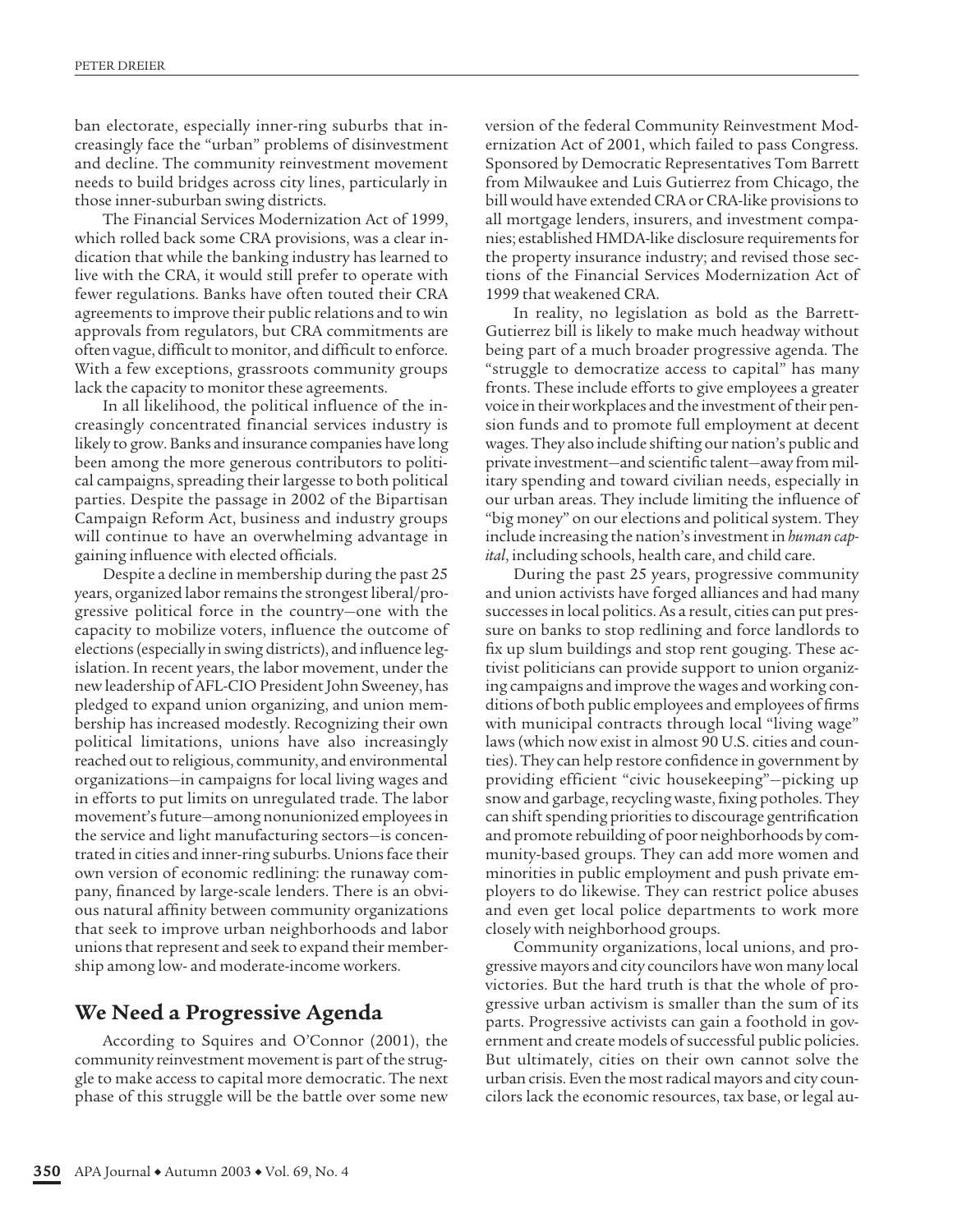thority to address the myriad problems they confront. As a result, all this local activism hasn't yet added up to a progressive national political movement that can significantly influence federal policy.

#### *Finding Common Ground*

A new political majority must be built around identifying and building on concerns that unite those who live in central cities with residents of the inner suburbs, and between groups that do community organizing and labor unions. These concerns may seem antithetical to each other, so finding common ground requires elected officials and organized citizens alike to show political leadership. Half of America's voters live in the suburbs of our metropolitan areas, which are not mostly affluent, bedroom suburbs. Their interests must be joined to the interests of those who live in central cities. We need to understand three fundamental realities: Outer metropolitan areas cannot prosper as much as they might without healthy central cities; the interests of inner suburbs are now closer in many respects to those of central cities than to those of better-off outer suburbs; and many problems that vex suburbanites as well as centralcity residents have their roots in and are exacerbated by the competition for resources, including private investment, that now characterizes our metropolitan areas.

This may seem to be a long way from the community reinvestment movement's initial organizing efforts in the 1970s, but it is, in reality, part of the longer arc of social justice organizing that has inspired unions, civil rights advocates, and environmental and other progressive crusades to limit the power of big business and expand American democracy. The specifics may change, but the basic principles are the same. As Frederick Douglass wrote almost 150 years ago, and as the community reinvestment movement has shown, "If there is no struggle, there is no progress."

#### **ACKNOWLEDGMENTS**

Thanks to Greg Squires and Tom Callahan for comments on an earlier draft of this article.

#### **NOTES**

- 1. See the Web site http://www.rtk.net for more information.
- 2. Under linked-deposit programs, city and state governments evaluate the lending (and in some cases employment) track records of banks and issue a "report card" rating each bank. Cities and states will then deposit their public funds only in those banks with good track records and remove public funds from banks with poor ones. The report cards (which may lead other organizations such as labor unions, religious organizations, and others to eval-

uate where they deposit their own funds) and the linkeddeposit programs are used to encourage banks to invest in underserved areas.

- 3. A number of cities and some states now have linked-deposit programs. For Boston's annual linked-deposit report card, see City of Boston (2003).
- 4. A "soft second" mortgage reduces a borrower's monthly costs by dividing the loan into two components: a conventional 30-year fixed-rate loan (usually for 75% of the purchase price) and a subsidized second mortgage (for 20% of the purchase price) with interest-only payments for a shorter period of time, such as 10 years. The program also lowers monthly costs by eliminating the requirement to pay mortgage insurance premiums. It typically requires a low downpayment and has lower closing costs and more flexible underwriting than many conventional mortgage products.
- 5. Data from the 2000 U.S. Census on the concentration of poverty and affluence are not yet available. For the most recent analyses, see Abramson, et. al. (1995), Katz and Lang (2003), and St. John (2002). For recent trends in income and wealth inequality, see Mishel, Bernstein, and Schmitt (2000).
- 6. There is little data on Whites' attitudes toward residential integration with Hispanics and Asians.
- 7. Limited-equity cooperatives are a form of cooperative housing ownership. Residents do not own the land or their individual units. Rather, residents acquire shares in the cooperative corporation that holds title to the building. In a limited-equity cooperative, share prices are restricted to levels well below the typical downpayment required for the acquisition of a single-family dwelling. While this resale price restriction means that the cooperatives are accessible to low- and moderate-income families, it also means that cooperative members cannot look to their homes as sources of substantial equity or as opportunities for capital appreciation.

#### **REFERENCES**

- Abramson, A. J., Tobin, M. S., & VanderGoot, M. R. (1995). The changing geography of metropolitan opportunity: The segregation of the poor in U.S. metropolitan areas, 1970 to 1990. *Housing Policy Debate, 6*(1), 45–72.
- Berube, A., & Forman, B. (2001, September). *A local ladder for the working poor: The impact of the earned income tax credit in U.S. metropolitan areas*. Washington, DC: Brookings Institution Center on Urban & Metropolitan Policy.
- Bluestone, B., & Harrison, B. (1982). *The deindustrialization of America.* New York: Basic Books.
- Bradbury, K., Case, K. E., & Dunham, C. R. (1989, September/ October). Geographic patterns of mortgage lending in Boston, 1982–1987. *New England Economic Review*, 3–30.
- Bradford, C. (2002, May). *Risk or race? Racial disparities and the subprime refinance market.* Washington, DC: Center for Community Change.
- Browning, R., Marshall, D. R., & Tabb, D. H. (Eds.). (2003). *Racial politics in American cities* (3rd ed.). New York: Longman.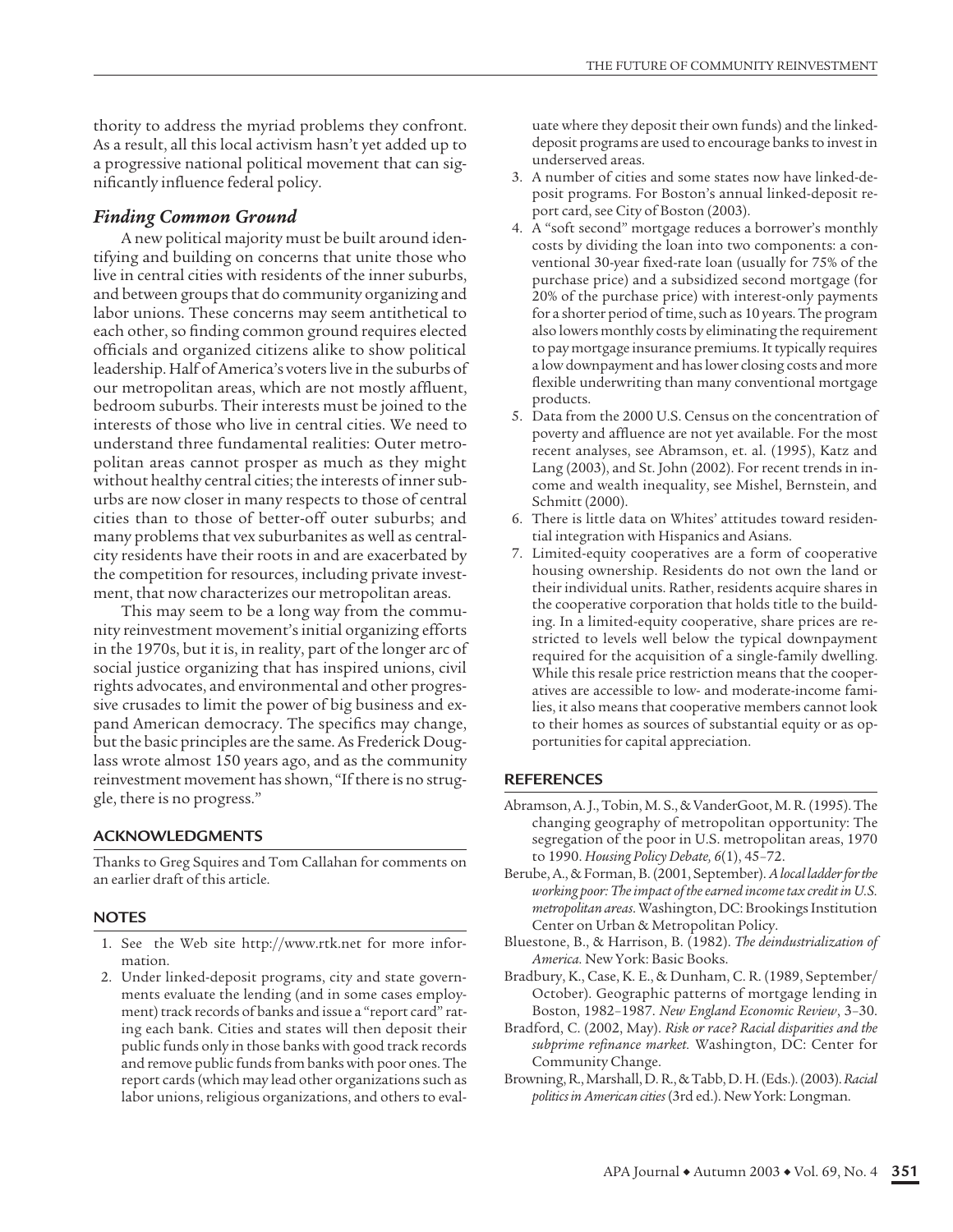- Campen, J. (1992). The struggle for community investment in Boston, 1989–1991. In G. Squires (Ed.), *From redlining to reinvestment* (pp. 38–72). Philadelphia: Temple University Press.
- Campen, J. (2001). *Changing patterns VIII: Mortgage lending to traditionally underserved borrowers and neighborhoods in greater Boston 1990–2000*. Boston: Massachusetts Community & Banking Council.
- Caskey, J. P. (1994). *Fringe banking check-cashing outlets, pawnshops, and the poor*. New York: Russell Sage Foundation.
- City of Boston. (2003). *Linked deposit banking report to the mayor*. Retrieved May 9, 2003 from http://www.cityofboston .gov/treasury/pdfs/2000linkeddeposit.pdf
- Conley, D. (1999). *Being Black, living in the red: Race, wealth and social policy in America*. Berkeley: University of California Press.
- Dalaker, J. (2001, September). Poverty in the United States: 2000. *Current Population Reports* (Report No. 60-214). Washington, DC: U.S. Census Bureau.
- Dedman, B. (1988, May 1–4). The color of money. *Atlanta Journal-Constitution*.
- Downs, A. (1997). The challenge of our declining big cities. *Housing Policy Debate, 8*(2), 359–408.
- Dreier, P. (1991). Redlining cities: How banks color community development. *Challenge, 34*(6), 15–23.
- Dreier, P. (1996). Community empowerment strategies: The limits and potential of community organizing in urban neighborhoods. *Cityscape: A Journal of Policy Development and Research, 2*(2), 121–159.
- Dreier, P. (1997). The new politics of housing: How to rebuild the constituency for a progressive federal housing policy. *Journal of the American Planning Association, 63*(1), 5–27.
- Dreier, P. (2000a). Labor's love lost: Rebuilding unions' involvement in federal housing policy. *Housing Policy Debate, 11*(2), 327–392.
- Dreier, P. (2000b). Why America's workers can't pay the rent. *Dissent*, *47*(3), 38–44..
- Dreier, P. (in press). The truth about federal housing subsidies. In R. Bratt, C. Hartman, M. E. Hombs, & M. Stone (Eds.), *Housing: Foundation of a new social agenda*. Philadelphia: Temple University Press.
- Dreier, P., & Candaele, K. (2002, April 15). Housing: An LA story. *The Nation,* pp. 22–24.
- Dreier, P., Mollenkopf, J., Swanstrom, T., (2001). *Place matters: Metropolitics for the twenty-first century.* Lawrence: University Press of Kansas.
- Earnest, L. (2000, May 13). Household debt grows precarious as rates increase. *Los Angeles Times*, pp. 1, 17.
- Evanoff, D. D., & Segal, L. M. (1996). CRA and fair lending regulations: Resulting trends in mortgage lending. *Economic Perspectives, 20*(6), 19–46.
- Ferguson, R. F., & Dickens, W. T. (Eds.). (1999). *Urban problems and community development*. Washington, DC: Brookings Institution Press.
- Fishbein, A. J. (1992). The ongoing experiment with "regulation from below": Expanding reporting requirements for HMDA and CRA. *Housing Policy Debate, 3*(2), 601–636.

Fishman, R. (2000). American metropolis at century's end: Past

and future influences. *Housing Policy Debate, 11*(1), 199– 213.

- Freeman, R. B. (2001). The rising tide lifts . . . ? In S. Danziger & R. Haveman (Eds.), *Understanding Poverty* (pp. 99–126). Cambridge, MA: Harvard University Press.
- Frey, W. (2001, June). *Melting pot suburbs: A census 2000 study of suburban diversity.* Washington, DC: Brookings Institution Center on Urban and Metropolitan Policy.
- Frey, W., & Geverdt, D. (1998). *Changing suburban demographics: Beyond the "Black-White, city-suburbs" typolo*gy (PSC Research Report 98-422). University of Michigan Institute of Social Research, Population Studies Center.
- From, A. (1999, March/April). The next battleground: Suburbs are the key to democratic victories in 2000. *New Democrat,* 35–36.
- Gainsborough, J. F. (2001). *Fenced off: The suburbanization of American politics*. Washington, DC: Georgetown University Press.
- Glaeser, E. L., & Vigdor, J. L., (2001, April). *Racial segregation in the 2000 census*. Washington, DC: Brookings Institution Center on Urban and Metropolitan Policy.
- Green, R. K., & Reschovsky, A. (Eds.). (2001, November). *Using tax policy to increase homeownership among low- and moderate-income households* (Final Report submitted to The Ford Foundation). Madison, WI: Institute for Research on Poverty.
- Grillo, T. (2002, December 29). Lending bias persists: Difference between Black and White mortgage denial rates widens. *Boston Globe*, p. H1.
- Grogan, P., & Proscio, T. (2000). *Comeback cities: A blueprint for urban neighborhood revival*. Boulder, CO: Westview Press.
- Hagg, S. W. (2000, March). *Community reinvestment and cities.* Washington, DC: Brookings Institution Center on Urban and Metropolitan Policy.
- Harris, D. (1999, September). *All suburbs are not created equal: A new look at racial differences in suburban location* (PSC Research Report 99-440). University of Michigan Institute of Social Research, Population Studies Center.
- Harvard University Joint Center for Housing Studies (2002a). *The 25th anniversary of the community reinvestment act: Access to capital in an evolving financial services system.* Cambridge, MA: Author.
- Harvard University Joint Center for Housing Studies (2002b). *The state of the nation's housing: 2002.*Cambridge, MA: Author.
- Huck, P. (2001). Home mortgage lending by applicant race: Do HMDA figures provide a distorted picture? *Housing Policy Debate, 11*(4), 719–736.
- Jones-Correa, M. (Ed.). (2001). *Governing American cities: Interethnic coalitions, competition, and conflict*. New York: Russell Sage Foundation.
- Kasarda, J. (1993). Inner city concentrated poverty and neighborhood distress: 1970–1990. *Housing Policy Debate, 4*(3), 253–302.
- Katz, B., & Lang, R. (Eds.). (2003). *Redefining urban and suburban America: Evidence from census 2000.* Washington, DC: Brookings Institution Press.
- Lucy, W. H., & Phillips, D. L. (2000). *Confronting suburban decline.* Washington, DC: Island Press.
- McCarthy, J., & Zald, M. (1977). Resource mobilization and social movements. *American Journal of Sociology, 82*(6),